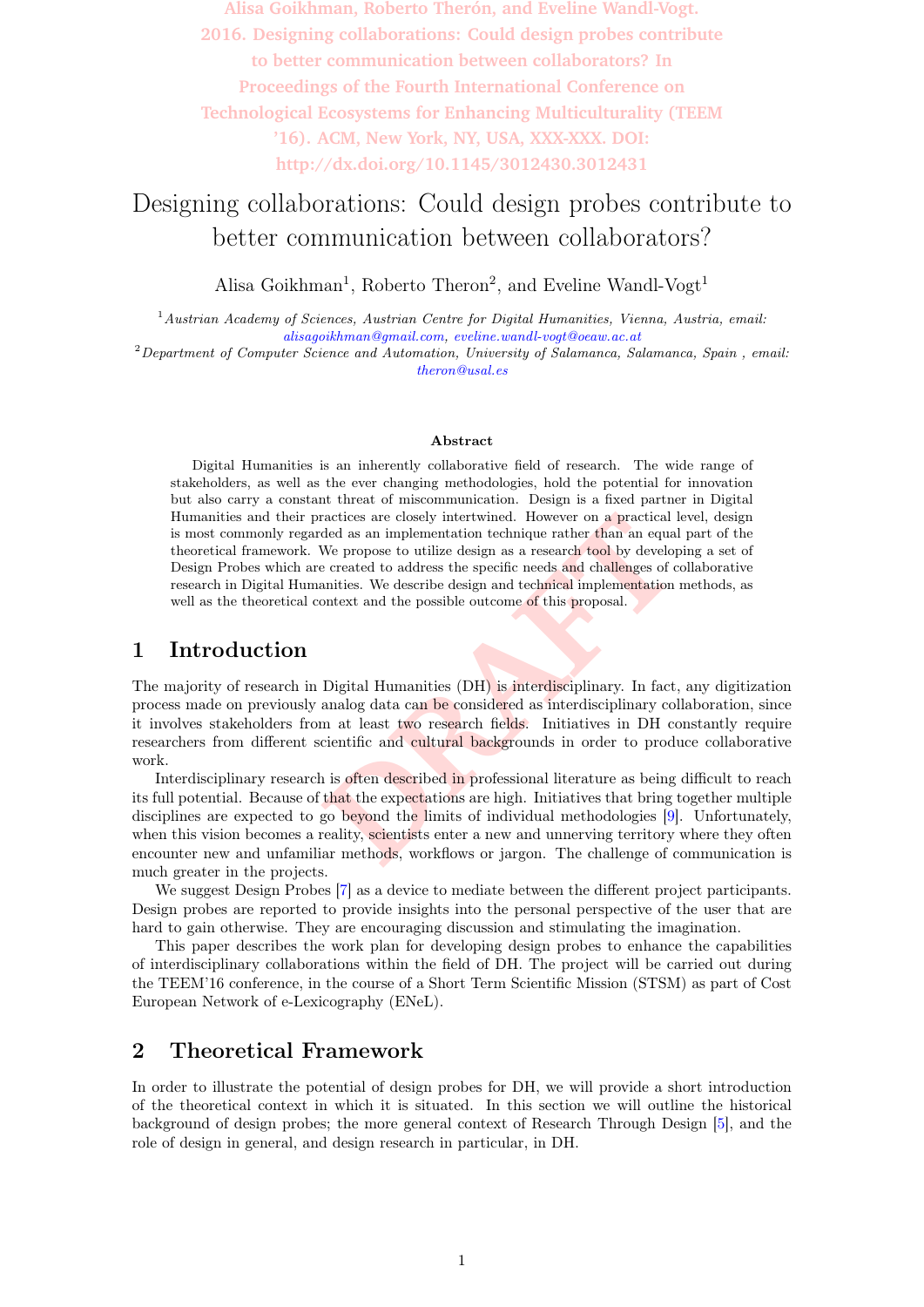### 2.1 The Origins of the Design Probes

Design probes are collections of artifacts and tasks intended to enable the user to reflect on his environment and experience in new ways. The original kit, named Cultural Probes<sup>[1](#page-1-0)</sup>, was developed by Bill Gaver, Tony Dunne and Elena Pacenti for the Presence Project that aimed to increase the presence of the elderly in three local communities: Majorstua (Oslo), Bijlmer (near Amsterdam), and Peccioli (near Pisa) [ [7\]](#page-6-1). The probes were intended to provide a glimpse into the daily life of the target group. The artifacts in the package were selected in order to encourage a playful, casual attitude from participants. The original kit had the following content:

- Postcards: 8 to 10 postcards with images on one side, and questions on the other side (e.g., "Tell us about your favorite device").
- Maps: the participants were asked to mark zones on local maps according to instructions.
- Camera: disposable camera with a list of requests for pictures (e.g., something boring, your home, what you will wear today?, etc.).
- Photo album/media diary: a booklet with a request (e.g., "use 6 to 10 pictures to tell us your story")

The goal of the kit was not to reach an objective representation of the target audience, but rather to elicit insights about their aesthetic preferences, belief system and desires [ [7\]](#page-6-1).

During the last 30 years design research and its methodologies became an accepted part of Human-Computer Interaction (HCI) research. They came to be a common tool in the design research community as a prevalent method to get information on unstructured problems.

### 2.2 Design as a Research Method

is design research and its methodologies became and desired in the desired on (HCI) research. They came to be a common to evalent method to get information on unstructured p<br>**BRAFT** is a common to evalent method to get inf The design probe is one of many methods implemented in the last 30 years by the design research community in an attempt to develop their own epistemology. In the HCI field, design research is widely regarded as a process for engaging massively under-constrained problems [\[11\]](#page-6-3). Zimmerman, Forlizzi and Evenson [\[11\]](#page-6-3) proposed a model that regards design research as a knowledge producing discipline (rather than commercially driven or service providing). They showed how its practices can be regarded as scientific methodologies, which benefit the scientific research. In the interviews they conducted with prominent figures of the HCI community, design research was described as "the discovery of mental models" and "a discipline focused on the whole instead of the parts". According to their model, collaborations between design research and more traditional scientific methods have many benefits. For example, it allows engagement with unconstrained problems that cannot be easily addressed through science or engineering methods. It also feeds back gaps in behavior theory and unexpected behaviors to the behavioral scientists, motivating new research. The capacity of design research to reflect and change the initial motivation for the research makes it a critical discipline that promotes reflection on the motives, goals and ethics behind a certain technology or method. Therefore, it can serve as a framework for collaboration between scholars from different disciplines. Fallman [ [4\]](#page-6-4) makes a distinction between research-oriented design and design-oriented research. This division is important when examining the role of of design within the DH. In research-oriented design, the final outcome of the process is the artifact, the product is the goal and the research is the means to get there. On the other hand, the goal of design-oriented research is to acquire new knowledge about human behavior and needs in the context of technology. There is no final product in design-oriented research. However, there are prototypes that are used as research tools to reveal new information about the user, the data or a pacific technology.

### 2.3 Digital Humanities and Design

Somewhere during the previous century the field of humanities was gradually divided into two separated yet codependent sub-fields. The first can be summed up as study and analysis. It entails close reading and criticism, done within a very specific field and strictly defined research problem. The second focuses on practice and application. This sub-field is collaborative by its nature, often involving multiple authors and media. It is also strongly influenced by design practices [ [3\]](#page-6-5).

<span id="page-1-0"></span> $1$ The original name was selected due to the focus of the kit on cultural information. Since then, the name "Design" Probes" is widely used to describe all type of kits in this genre.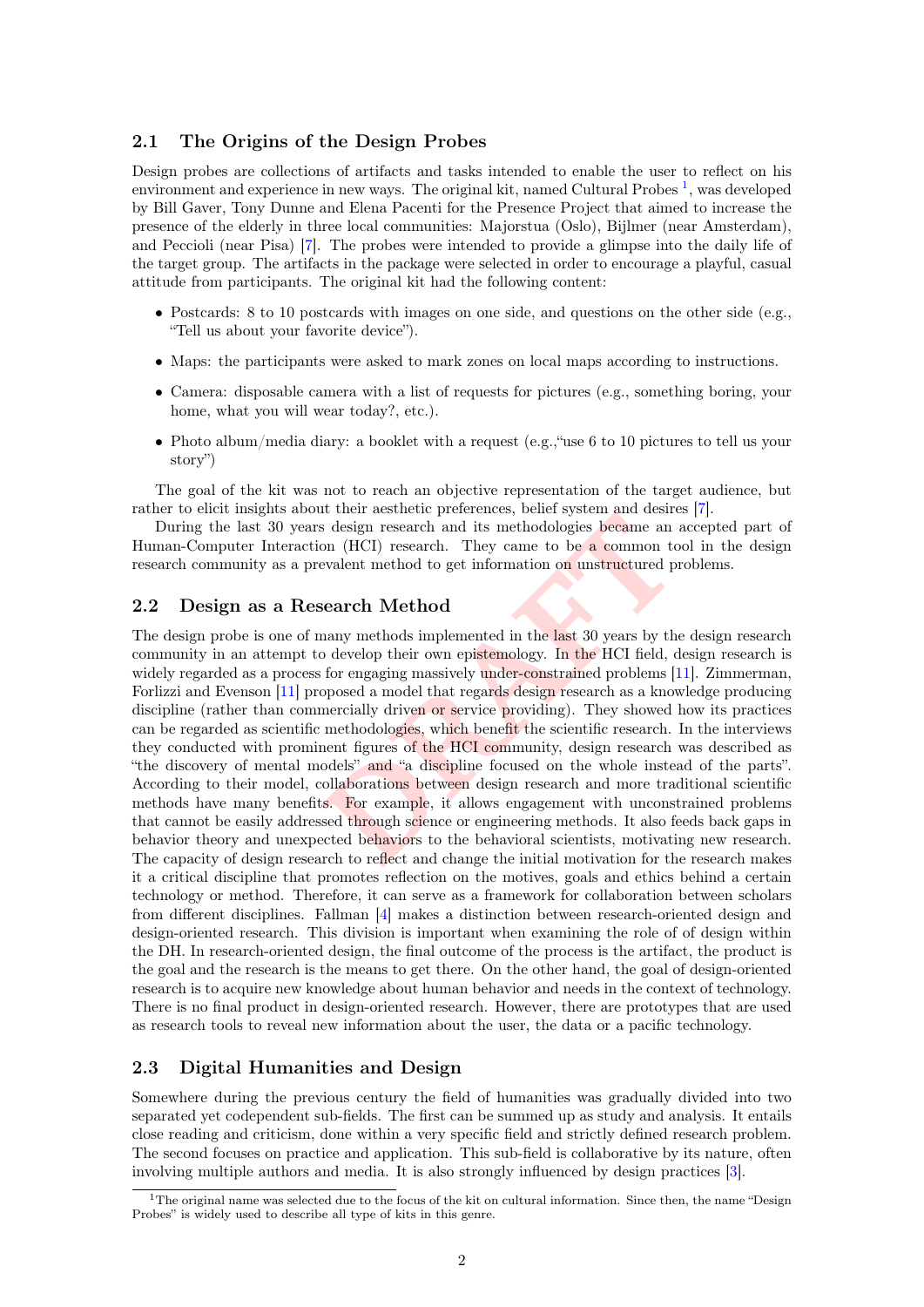Design, as a creative practice and an implementation technique, plays a fundamental role in the practical side of DH. Recently, "design emerges as the new foundation for the conceptualization and production of knowledge" [ [3\]](#page-6-5). As of yet, designers participate more often in a capacity of service providers, rather than members of the steering group. Specifically, they are involved in the implementation process but rarely in the conceptualization.

In addition to the classic humanities' division mentioned above, DH has a further branch, one that investigates the introspective point of view. It reflects on the nature of digital representation itself, and the methodologies that emerge from this new form of humanities. Our proposal focuses on this perspective. We are set to explore the potential of design probes as means for an interdisciplinary team to engage in self-analysis.

### 2.4 Motivation

The possible combinations of disciplines in a typical DH projects are on a rise. Projects become increasingly ambiguous [ [3\]](#page-6-5); scholars from seemingly unrelated fields are required to produce collective work. As a result, field-specific knowledge is constantly communicated to outsiders, which in turn creates new communication challenges.

In the previous section we elaborated on the meeting point of research in DH and Design research as a standalone discipline. We stipulated that while design practices are central to the work-pipeline in DH, it serves a rather instrumental goal of prototype implementation.

We argue that due to the inherently hybrid approach of DH, design research can be beneficial as an evaluation tool. Out of the myriad of participatory design methods developed in HCI, the design probe is a democratic tool that once in place can be used by anyone, and doesn't need a designer operator. This is an important feature for a tool that is intended to promote communication.

# 3 Designing a Probe for Digital Humanities

Interently hybrid approach of Dri, design research cale myriad of participatory design methods developed in that once in place can be used by anyone, and doesn'<br>ant feature for a tool that is intended to promote correct co The original design probe had many adaptations over the years. The needs and goals of each independent project dictated the content of the kits and the instructions that the participants received. Existing probes can't be reused 'as-is'. Each new application has to be analyzed individually. A major aspect of designing a design probe is the need to be specific in the input you ask for, without restricting too much the insights that may come from the probe [6].

In order to develop a probe for DH we need to discover as much as possible on the customary methods and conventions in the collaboration and inner-communication of scholars in DH. To that end we are planing to carry out two participatory design activities:

- Interviews + questionaries.
- Immersive workshop.

In the next subsections we will elaborate on each of the methods and its role in the design process of the probes.

#### 3.1 Interviews and Questionnaires

The goal of the interview is to gain a deeper understanding on how the participants view the process. Namely, we are interested in their subjective opinion on the different aspects of working together with experts from other fields. We intend to survey 8-12 scholars from an array of fields. The questionnaire is designed for experienced researchers that had an opportunity to work on a wide range of DH projects. We will be using the TEEM'16 conference venue to approach suitable candidates.

Due to the limited time frame of this project we decided to reinforce to one-on-one interviews, with an online questionnaire that we will sent out via the ENeL network and DARIAH (Digital Research Infrastructure for the Arts and Humanities). Because the survey is conducted in two different procedures, we decided to use a formal and structured questionnaire rather than openended interview, as often done in research oriented design.

The collected data is intended to be evaluated and used in the design process. During the conceptualization phase we listed a variety of aspects of DH research and grouped them into six distinguished topics. In our opinion, these categories are general enough in order to provide a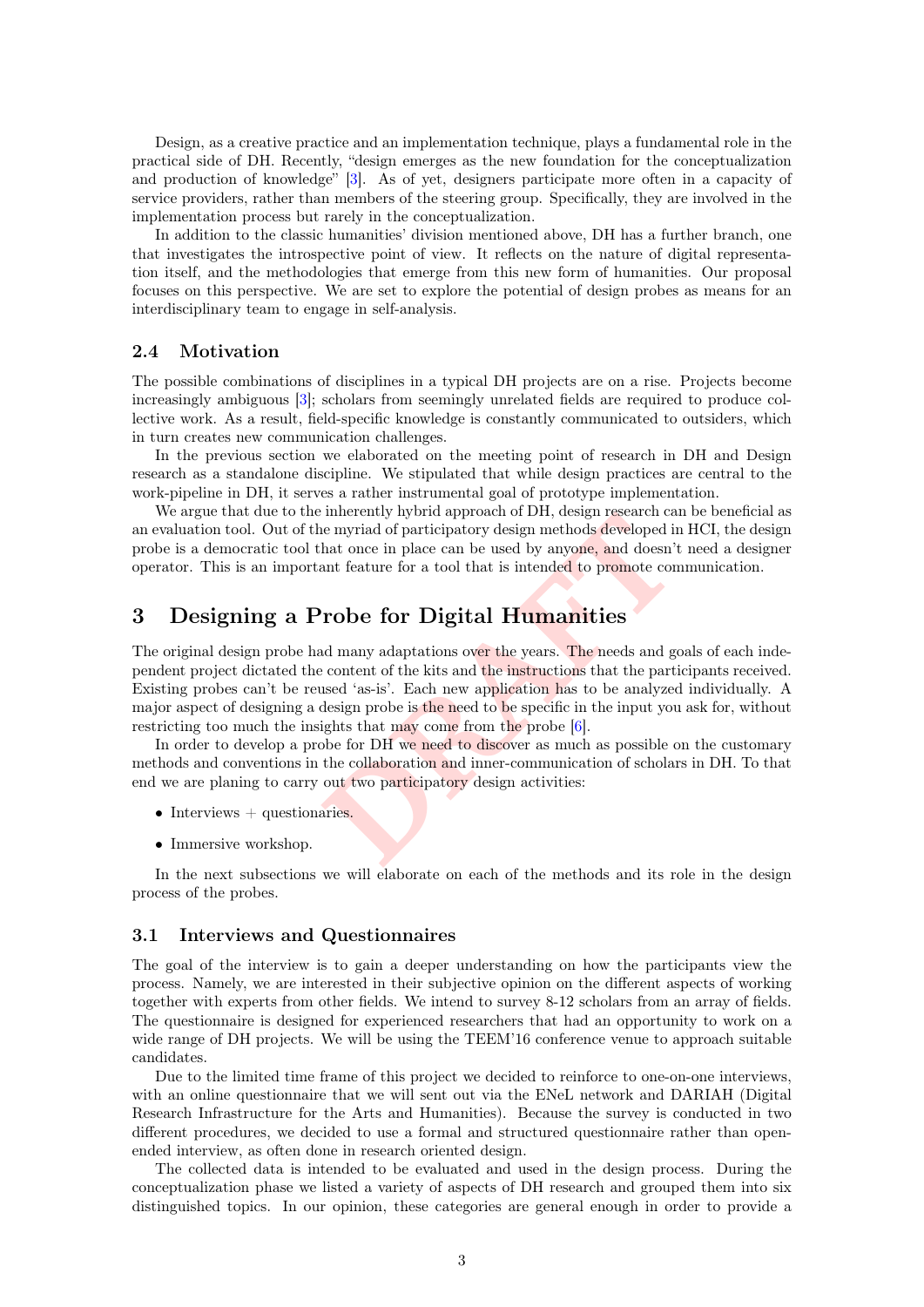

<span id="page-3-0"></span>Figure 1: Simulation of the planned workshop (use of image approved by author: Jan Kees Steenman).

comprehensive overview, while sufficiently narrow to produce answers that can be compared to one another:

- Interdisciplinary: challenges of work between disciplines.
- Knowledge/communication: communication of field-specific knowledge.
- Methods: discarding the limitations of individual methodologies.
- Prototypes: the value of prototypes and their implementation process.
- Design: synchronization between the theoretical and the practice.
- Dissemination: the challenges of unconventional publishing.

The one-on-one interviews will be recorded and are planned to last around 40 minutes each.

### 3.2 Description of the Workshop

The second part of the development process is a workshop for DH scholars. The workshop is built around a participatory design game (figure [1\)](#page-3-0) that was designed for the purpose of this meeting. The design of the game (working title: Cards Against DH) is inspired by three unrelated sources:

- Critical Loop [\[2\]](#page-6-7) is an open source multi-player board game, created in 2015 by the students of the IIT Institute of Design, Chicago. The game offers players an opportunity to discuss the socio-technical aspects of emerging technologies in relation to Internet of things (IoT).
- Connected-Spaces toolkit [[1\]](#page-6-8) The Connected-Spaces toolkit [[4\]](#page-6-4) was developed for FIMM unConference to facilitate an expert dialogue about mobility. It consists of a deck of cards for the different aspects of prototype design (e.g., Touch-points, Outputs, etc.).
- Cards against Humanity a very simple party game. Each round, one player asks a question from a black card, and everyone else answers with their funniest white card [\[10\]](#page-6-9).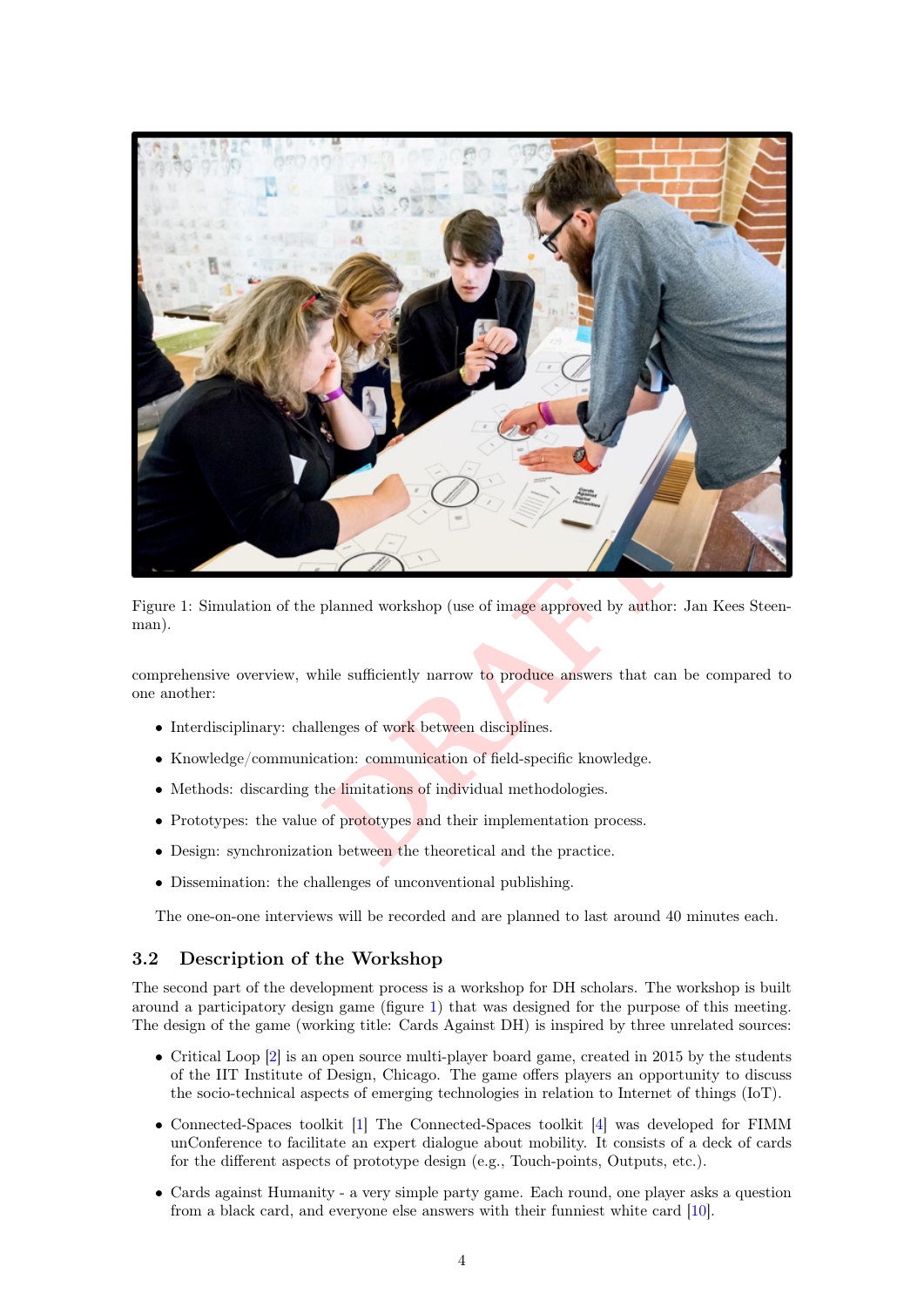

<span id="page-4-0"></span>Figure 2: One Hub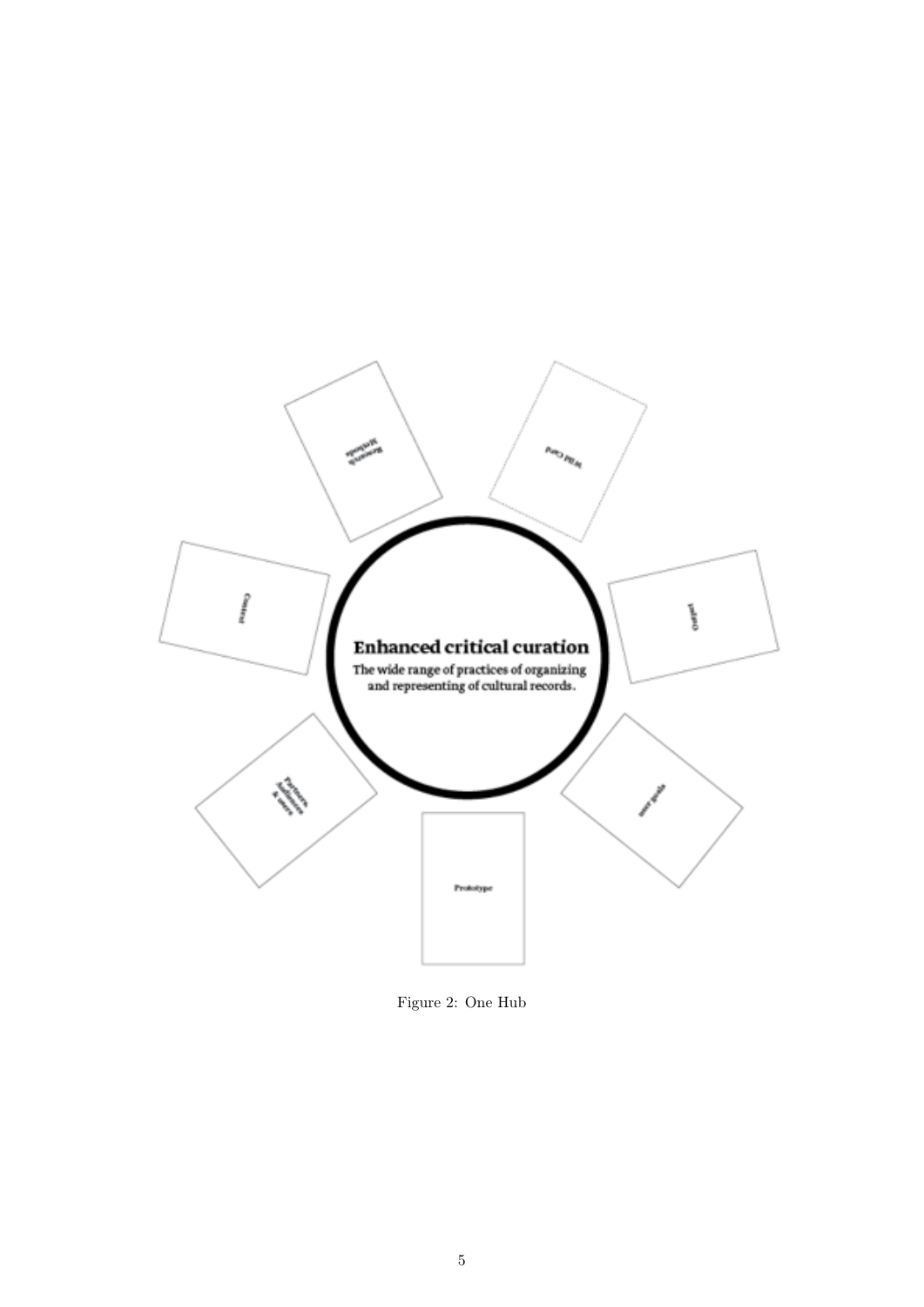The planed game will consist of eight hubs (figure [2\)](#page-4-0) distributed on the table. Each hub highlights an emerging area of experimentation [[3\]](#page-6-5) that were chosen by us in order to provide a concrete base for the discussion (e.g., Humanities Gaming, Visualization and data design, Code, Software, and Platform Studies, etc.). There are 7 empty spots around each hub, which the users are expected to fill out using the cards they were dealt.

At the beginning of the session the players have to decide one type of data that they focus their play on (e.g., the collection common plant names in Bavarian dialects). This constraint is necessary in our opinion to prevent the abstracted nature of the discussion from dominating the discourse. A hub is activated by the first player who places a card around it. This player is the coordinator of this hub and has the last word in the decision making process. Once a hub is activated each successive player that wants to add a card has to pitch his idea to the group, and explain why his choice of card is the best course of action for their project. Once the pitch is accepted the owner writes down the specification of the card's component on top of the card and places it in the hub.

The game is designed to bring about a speculative discussion about the practices and ingredients of a DH project. We hope to observe a lively interaction and discussion between the players, for the sake of understanding better the challenges of communication in an diverse group of collaborators.

#### 3.3 First Prototype

I. Our plan is to contrast the issues that were rose by<br>the inputs from the interview. We hope that the dat<br>mmunication "potholes" that are typical to DH collocators do not discuss their personal priorities reg.<br>done). Onc Once we conduct the interviews and obtain the documentation of the workshop, the development of the first prototype can begin. Our plan is to contrast the issues that were rose by the participants during the workshop, with the inputs from the interview. We hope that the data we will receive will allow us to identify communication "potholes" that are typical to DH collaborations (e.g., it often happens that collaborators do not discuss their personal priorities regarding prototype features before the work is done). Once these are listed, we will look for an alternative way for such information to be communicated. The goal is to recognize the questions that needed to be asked, and raise them through the probes in a way that allows for everybody to be on the same page regardless of their level or their proficiency in the involved research fields.

As collaborative projects are often also international, the communication between members is for the most part digital. Because of that, we suggest to build the design probes as a digital tool.

For hosting and interacting with the probes we will use the free tool Trello [[8\]](#page-6-10) a web-based project management application. We chose Trello because its structure allows to present input from multiple contributors in a clear and transverse fashion. As well as the possibility to upload files, keep history of conversations and comments. Its free version is unlimited in time and has all the needed features for our project.

### 4 Expected Outcomes and Outlook

The first Prototype of the Design probes will be ready at the end of the STSM. It is of course unclear how helpful it will be in its initial state. The issues that are surely to rise during the execution, are also hard to foresee. That said, research design is based on iteration; thus, it sometimes results in a re-framing of the initial problem. And because of that it is clear to us that it is a project worth realizing.

We have stipulated throughout this paper that design and design thinking can be regarded as intellectual methods that can help collaborators to reflect and formulate questions about knowledge, to harness social, cultural, psychological or technological constraints, in order to suggest truly novel schemes and approaches. This vision is the main goal of the proposed project and future work on the topic.

### 5 Acknowledgments

We wish to thank the organising committee of TEEM'16 for giving us the opportunity to carrying out our project under their umbrella.

Finally, we would like to express our gratitude to the COST Action IS1305: European Network of e-Lexicography (ENeL, http://www.elexicography.eu) that provided funding for the Short-term scientific mission (STSM) of Alisa Goikhman, and VisUsal (http://vis.usal.es), the hosting research group.